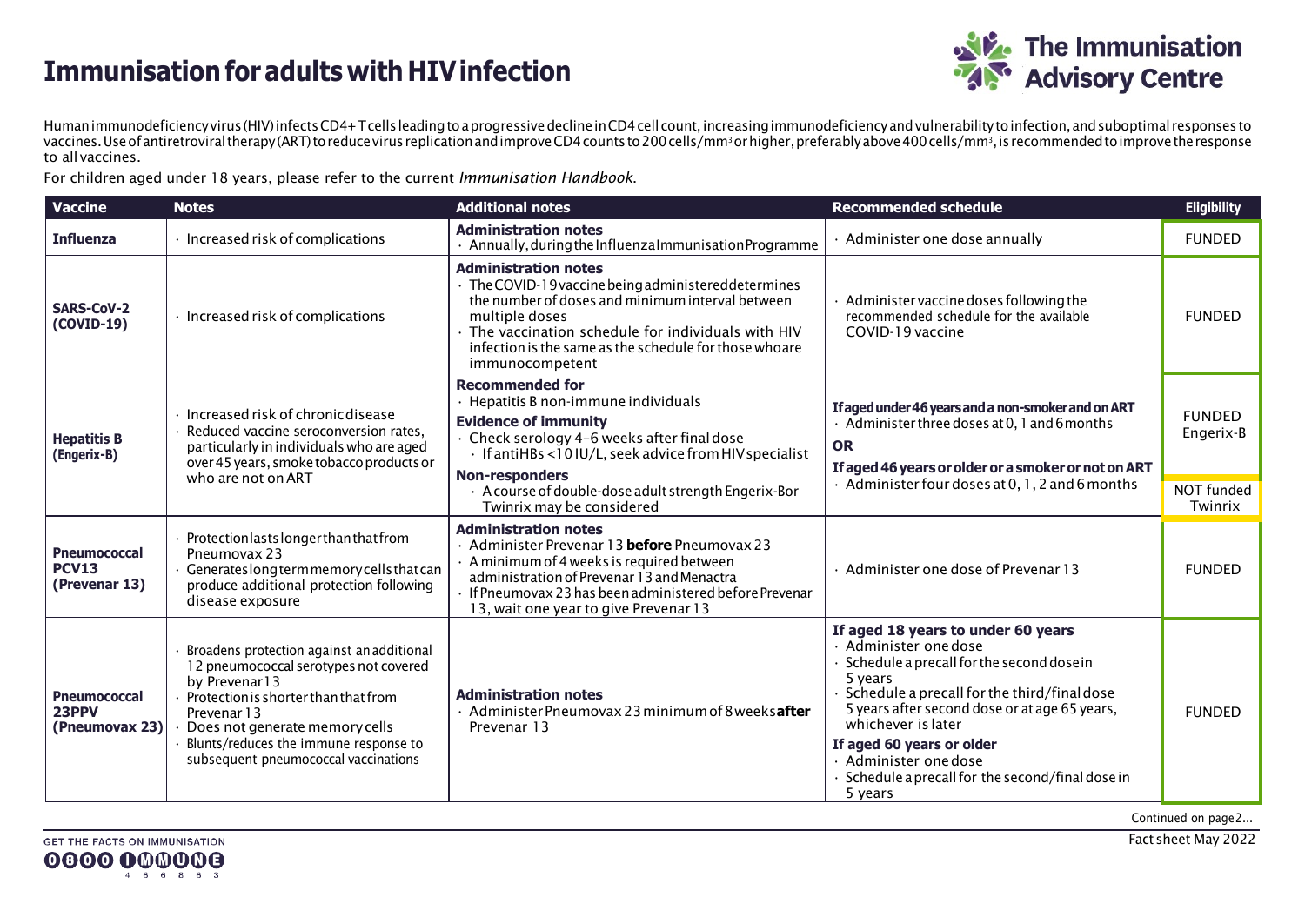## **Immunisation for adults with HIVinfection**



Use of antiretroviral therapy (ART) to reduce virus replication and improve CD4 counts to 200 cells/mm<sup>3</sup> or higher, preferably above 400 cells/mm<sup>3</sup>, is recommended to improve the response to all vaccines.

| <b>Vaccine</b>                                             | <b>Notes</b>                                                                                                                | <b>Additional notes</b>                                                                                                                                                                                                           | <b>Recommended schedule</b>                                                                                                                                                                                                                                                                                                                                                 | <b>Eligibility</b>                             |
|------------------------------------------------------------|-----------------------------------------------------------------------------------------------------------------------------|-----------------------------------------------------------------------------------------------------------------------------------------------------------------------------------------------------------------------------------|-----------------------------------------------------------------------------------------------------------------------------------------------------------------------------------------------------------------------------------------------------------------------------------------------------------------------------------------------------------------------------|------------------------------------------------|
| <b>Human papillomavirus</b><br><b>HPV (Gardasil 9)</b>     | Increased risk of HPV related<br>malignancy but lessfrequently<br>serotypes 16 & 18                                         | <b>Recommended for:</b><br>· Males and females 18-45 years of age inclusively<br><b>Administration notes</b>                                                                                                                      | Administer three doses at 0, 2 and 6 months                                                                                                                                                                                                                                                                                                                                 | <b>FUNDED</b><br>upto 27 years of age          |
|                                                            |                                                                                                                             | Gardasil 9 is prescribed off-label for males aged 27-45<br>years inclusively. No safety concerns are expected.<br>Vaccine efficacy is not expected to be significantly<br>different to efficacy in females in the same age group. |                                                                                                                                                                                                                                                                                                                                                                             | Recommended<br>NOT funded<br>27 years or older |
| Meningococcal<br><b>MenACYW-D</b><br>(Menactra)            | Increased risk of infection but<br>not as high as for pneumococcal<br>disease<br>Disease may be more severe                 | <b>Administration notes</b><br>· No NeisVac-C (MenCCV) required<br>· A minimum of 4 weeks is required between<br>administration of Prevenar 13 and Menactra                                                                       | · Administer two doses 8 weeks apart<br>Schedule a precall for a booster dose every<br>5 years                                                                                                                                                                                                                                                                              | <b>FUNDED</b>                                  |
| <b>Meningococcal B</b><br><b>4CMenB (Bexsero)</b>          | Increased risk of infection but<br>not as high as for pneumococcal<br>disease<br>Disease may be more severe                 | <b>Administration notes</b><br>· Can be coadministered with any other vaccine                                                                                                                                                     | · Administer two doses 8 weeks apart<br>Schedule a precall for a booster dose every<br>5 years <sup>t</sup>                                                                                                                                                                                                                                                                 | <b>FUNDED</b>                                  |
| <b>Hepatitis A</b><br>(Havrix)                             | Disease is not worse unless the<br>individual also has hepatitis B or<br>hepatitis Cinfection                               | <b>Highest risk groups</b><br>· MSM<br>$\cdot$ Those travelling to hepatitis A risk countries<br>· Illicit injection drug users<br>· Coinfection with hepatitis B or hepatitis C                                                  | · Administer two doses 6 months apart<br>· Administer a booster dose every 10 years                                                                                                                                                                                                                                                                                         | Recommended<br>NOT funded                      |
| <b>Polio</b><br>IPV(Ipol)                                  |                                                                                                                             | Check immunisation history for a primary course of three<br>polio containing vaccines                                                                                                                                             | If unsure of polio immunisation history<br>Administer three doses with a minimum of 4<br>weeks between each dose                                                                                                                                                                                                                                                            | <b>FUNDED</b>                                  |
| Tetanus/diphtheria/<br>pertussis<br><b>Tdap (Boostrix)</b> | Duration of protection against<br>tetanus/diphtheria and/<br>or pertussis may be shorter<br>compared with healthy vaccinees | Check immunisation history for a primary course of three<br>tetanus/diphtheria containing vaccines                                                                                                                                | If unsure of tetanus/diphtheria immunisation<br>history<br>$\cdot$ Administer three doses with a minimum of 4<br>weeks between each dose<br>If confident recollection of completed tetanus/<br>diphtheria immunisation<br>· Administer one Tdapat age 45 years if less<br>than four documented tetanus containing<br>vaccine doses<br>· Administer one Tdap at age 65 years | <b>FUNDED</b>                                  |

† Although the need for a booster dose after this vaccination schedule has not been established, it is recommended and funded for certain special groups (refer to Immunisation Handbook – Section 13.5)

Continued on page 3...